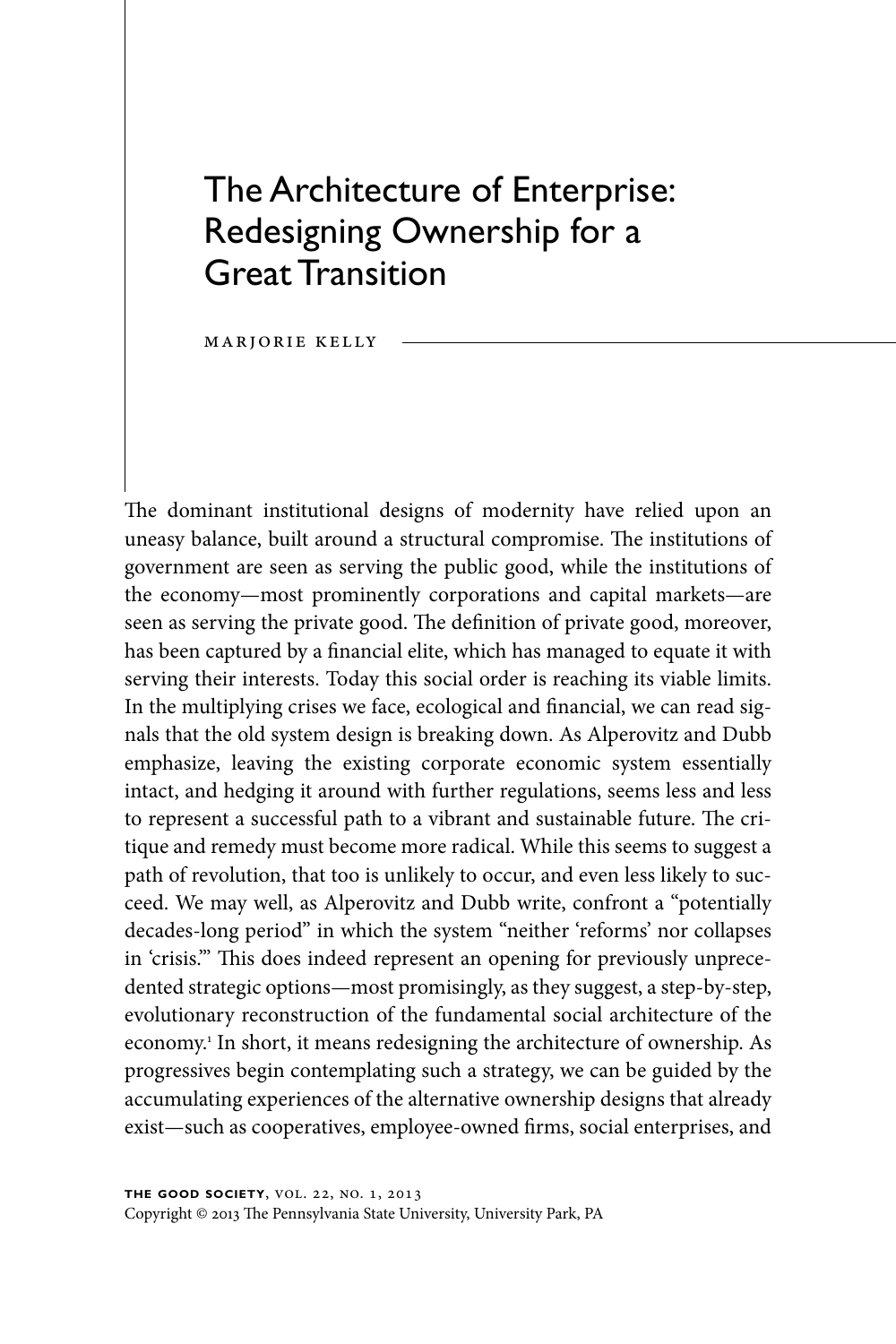commons ownership designs—for with wordless wisdom, these structures point to a fundamentally different kind of economic system. They help us imagine, in practical detail, how a profoundly different kind of economy might be designed. At their best, these institutions are self-organized not around maximizing returns to capital, but around serving the needs of life. They are designed to support life, not to extract from it.

## The Systemic Crisis and Conventional Capitalist Ownership

If the root social construct of government is *sovereignty* (the question of who legitimately controls the state), the root social construct of an economy is *property* (the question of who legitimately controls the infrastructure of wealth creation). Another word for property is ownership. Since the dawn of the industrial age, the global economy has increasingly come to be dominated by a single form of ownership: the publicly traded corporation, in which ownership shares trade in public stock markets. These companies

At their best, these institutions are self-organized not around maximizing returns to capital, but around serving the needs of life.

produce 25 percent of the world's gross product. And the thousand largest of them account for 80 percent of global industrial output.2 The systemic crisis we face today is entwined at the root with this design of ownership.

While it is easy to think of ownership as a fact, it is more accurately a historically constituted design. The dominant form of ownership of our age serves the needs of capital markets by generating endlessly growing financial wealth. Yet because financial wealth is a claim against real wealth—a claim on

future wages, housing values, or company profits—capital-centered ownership works by extraction. In my book *Owning Our Future*, I call it extractive ownership.

If today we are encountering the hidden dangers of unchecked industrial growth, we are similarly witnessing the dangers of limitless capital growth. We're hitting twin limits of ecological overshoot and financial overshoot. If ecological limits are something many of us understand, we are just beginning to find language to talk about financial limits. These limits are hit when normally benign financial activity—such as making loans and managing investments—goes beyond the bounds of the reasonable to become extractive. Activity veers into the extractive at those points where debt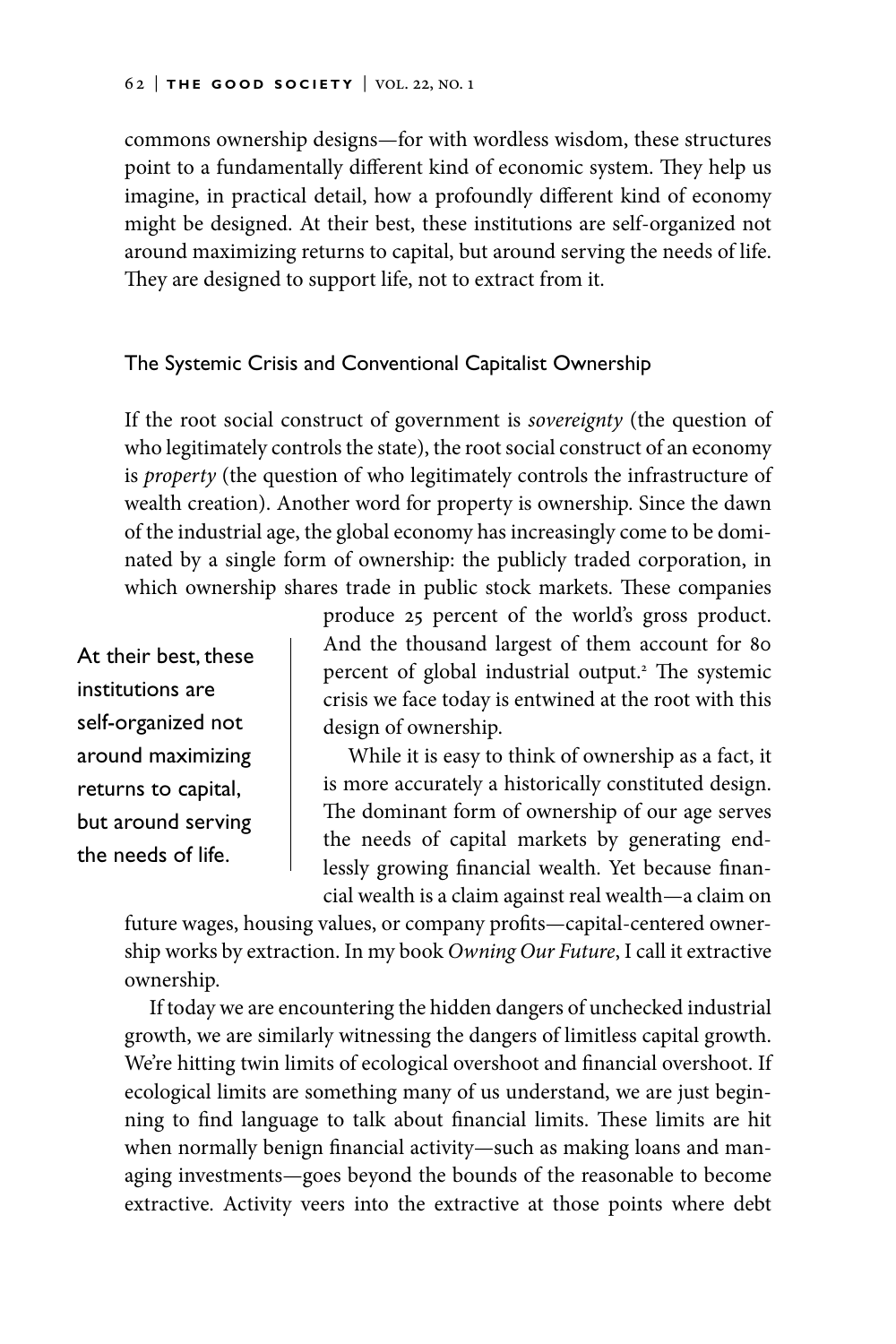loads become too large, where credit card interest rates are onerously high, where the demands of venture capital are too great, and in general where gains for the wealthy start to come out of the wages, checkbooks, and taxes that sustain the rest of us.3

When deregulation let loose the institutionalized drive for financial extraction at a global scale, the result was financialization. In author Kevin Phillips' terms, this is a social order where finance comes to dominate the economy, the culture, and government.4 In its extreme form, financialization creates a society where the claims of financial extraction begin to sap the strength of the social and natural order. The global superstructure of financial claims can ultimately exceed the load-bearing capacity of the real economy. In recent years, financial overshoot set the stage for financial collapse and the subsequent economic malaise.<sup>5</sup>

But here is the deeper problem: the aim of maximum financial extraction (which we more typically call "wealth creation" or "profit maximization") is built into the foundational social architecture of our economy. It is built into the ownership design of the capitalist system.

Systems thinking tells us that when management of a system is intent on a single variable, success can create exponential growth followed by collapse. This is known as the threshold effect: a point when a system flips from one state into another state, which is often degraded. A relatively small disturbance, like the failure of a small number of subprime mortgages, triggers an outsized system response. The same result is seen in natural systems when, for example, bovine growth hormone given to cows increases milk production, but makes the cows less healthy and shortens their lives. Managing for a steady increase of one variable causes instabilities to develop elsewhere.<sup>6</sup> In economic terms, the constancy of seeking maximum gains for the few has caused stresses to build—excess debt, overburdened government budgets, unemployment, and so on—making the whole system brittle and vulnerable to crisis. Yet the aim of maximizing profits remains built in to the design of extractive ownership.

### A New Ownership Archetype Emerges

Systems do what they are designed to do. External regulation can constrain corporations and capital markets to some extent, but without *internal redesign*, their essential aim of profit maximizing remains unchanged, seeking every opportunity to break free. Under the principle of subsidiarity, where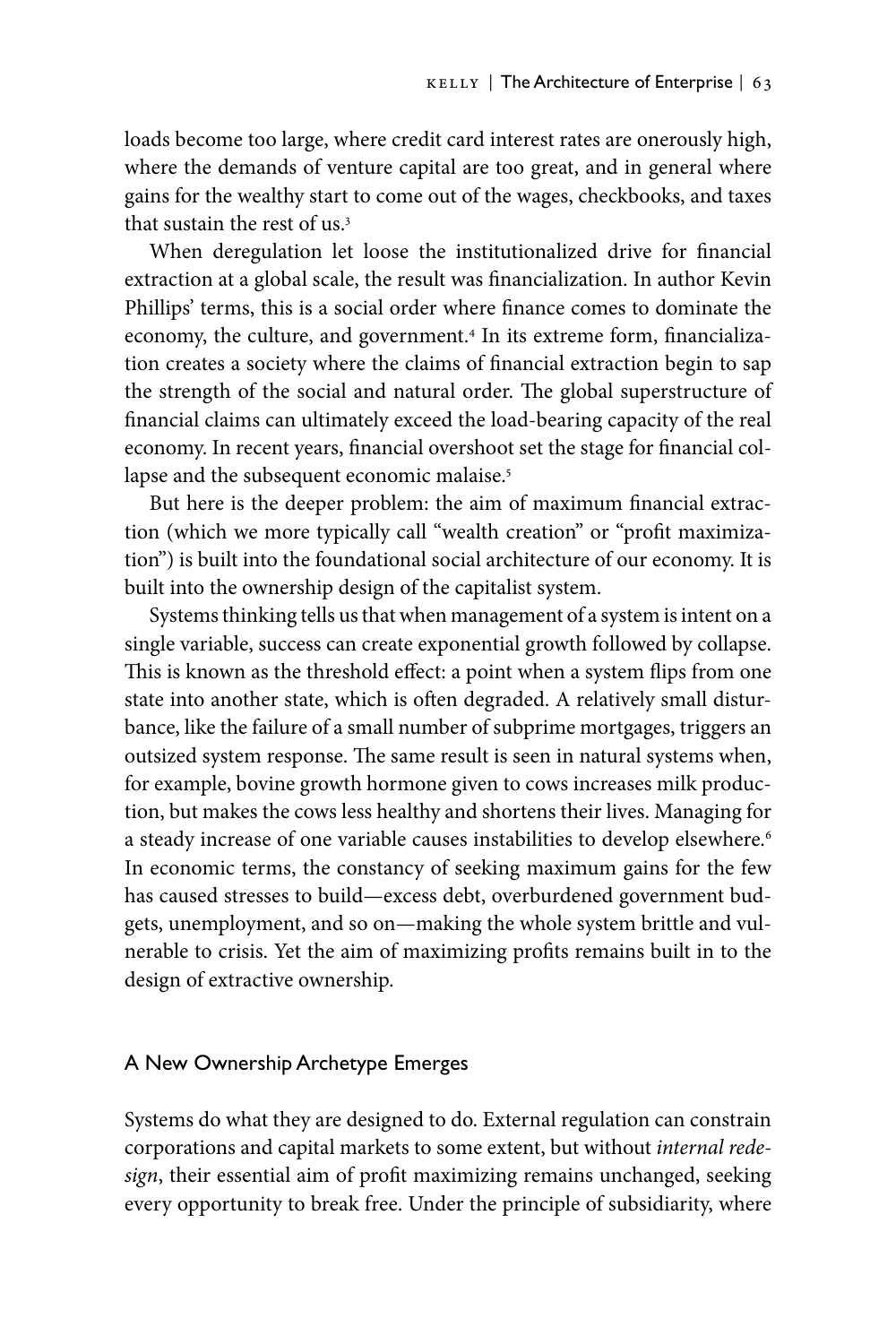decisions devolve to the lowest practical level, internal design of systems for a desired outcome is preferable to seeking that outcome by regulating those systems after the fact. In systems terms, this is self-organization. It is about locating responsibility not in a layer wrapped around the system, but within the system itself.7

Redesigning institutions as pervasive and deep-rooted as corporations and capital markets is no simple task. It is a task that inherently relies upon a broader cultural shift, for the existing designs of our economy reflect our culture. Ownership design, in and of itself, will not work a great transformation. Yet history shows us that public debates about institutional change regarding institutions such as Jim Crow laws, votes for women, or gay marriage, often provide the vehicle through which deep cultural attitudes can surface and begin to shift. That is to say, institutional change and cultural shifts tend to go hand in hand.

A nascent shift to alternative economic designs is already underway in our day, which is indicative of growing cultural change. A broad family of alternative ownership models, which includes longstanding alternatives like cooperatives, employee-owned firms, and municipally owned enterprises, is seeing the emergence of new models, such as social enterprises. At work in these alternatives is a genuinely different ownership archetype. Instead of being about maximizing financial gains, these ownership designs are about serving the community, often being financially self-sustaining in the process. By and large, these institutions are profit making. But they are not profit maximizing. Alongside the more familiar models of nonprofit and government ownership, they add a category of private ownership for the common good.<sup>8</sup> These models have yet to be recognized as a single phenomenon, in part, because they have yet to be joined under a single name.<sup>9</sup> We might call them generative, for their fundamental aim is to generate the conditions for our common life to flourish.10

Although the field of alternative ownership has been widely studied, a clear, commonly accepted typology of designs has yet to emerge. The sheer abundance of designs makes it hard to see that a unified phenomenon is at work. It can help to think in terms of a single *family* of generative design. Within it we can separate out different broad *categories*, within which there are various particular *models*. We can think of four broad categories of generative ownership design, outlined in Table 1 below. Rather than a definitive categorization, consider this a loose grouping, possibly a starting point for further work by others.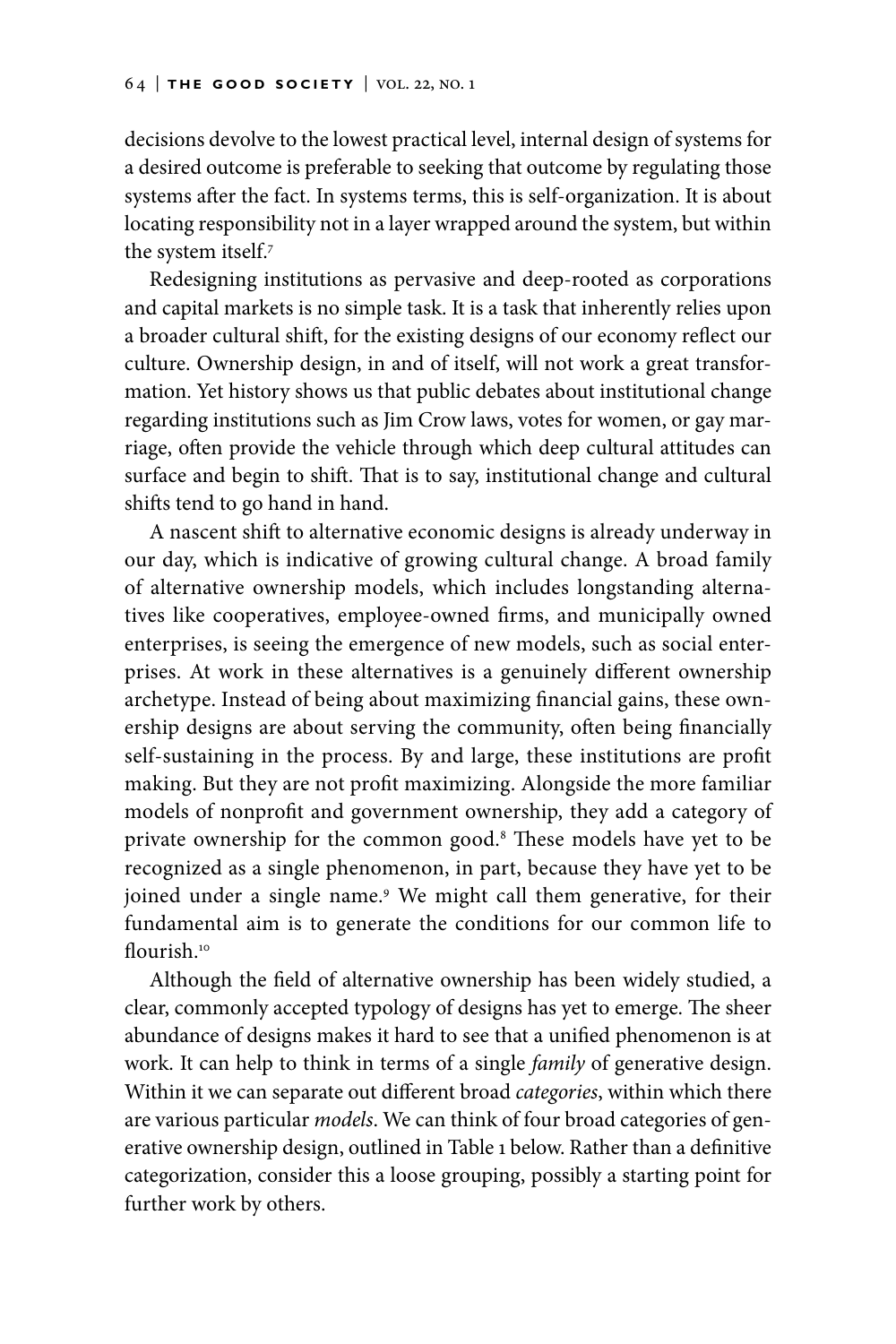| Commons ownership                            | Assets like the ocean, a forest, land, a park, or a municipal<br>power plant are held or governed indivisibly by a<br>community. This category includes but is not limited to<br>government ownership. <sup>11</sup>                                                                                                                                          |
|----------------------------------------------|---------------------------------------------------------------------------------------------------------------------------------------------------------------------------------------------------------------------------------------------------------------------------------------------------------------------------------------------------------------|
| Stakeholder ownership                        | Ownership by people with a human stake in a private<br>enterprise – including cooperatives, partnerships, credit<br>unions, mutual insurance companies, employee-owned<br>firms, and family-owned companies - where the central<br>purpose is a life-serving one. <sup>12</sup>                                                                               |
| Nonprofit and social<br>enterprise ownership | Organizations with a primary social or environmental<br>mission, which rely either on charity (nonprofits) or<br>use business methods (social enterprise). This category,<br>which includes hospitals, universities and non-<br>governmental organizations, embraces nonprofits,<br>subsidiaries of nonprofits, and certain private businesses. <sup>13</sup> |
| <b>Mission-controlled</b><br>corporations    | Corporations with a strong social purpose that are<br>owned in conventional ways (often with publicly traded<br>shares), yet keep governing control in mission-oriented<br>hands. These can include family-controlled firms, and the<br>large foundation-controlled companies common across<br>northern Europe. <sup>14</sup>                                 |

TABLE 1 The Family of Generative Ownership Designs

Among the newer designs is the social enterprise, which serves a primary social mission while also functioning as businesses. Also rapidly advancing in the United States are benefit corporations, which embed in their governing documents a commitment to serving many stakeholders, not just stockholders. These new models are entrants into a family of older generative designs, which includes little-known designs like the large foundation-owned corporations common across northern Europe. Employeeowned firms are gaining ground today in Spain, Poland, France, Denmark, Sweden, and elsewhere, and the European Union has a new program to create a center for employee ownership in each member state. Even Cuba is indicating an interest in promoting employee ownership.<sup>15</sup> Oldest and most pervasive of all generative designs are cooperatives, enterprises owned and governed by the people they serve, which are found in virtually every nation of the globe.

If there are more kinds of generative ownership design than many people realize, then the scale of activity is also larger than we might suppose, particularly among cooperatives. In the U.S., more than 130 million Americans are members of a co-op or credit union. More Americans hold memberships in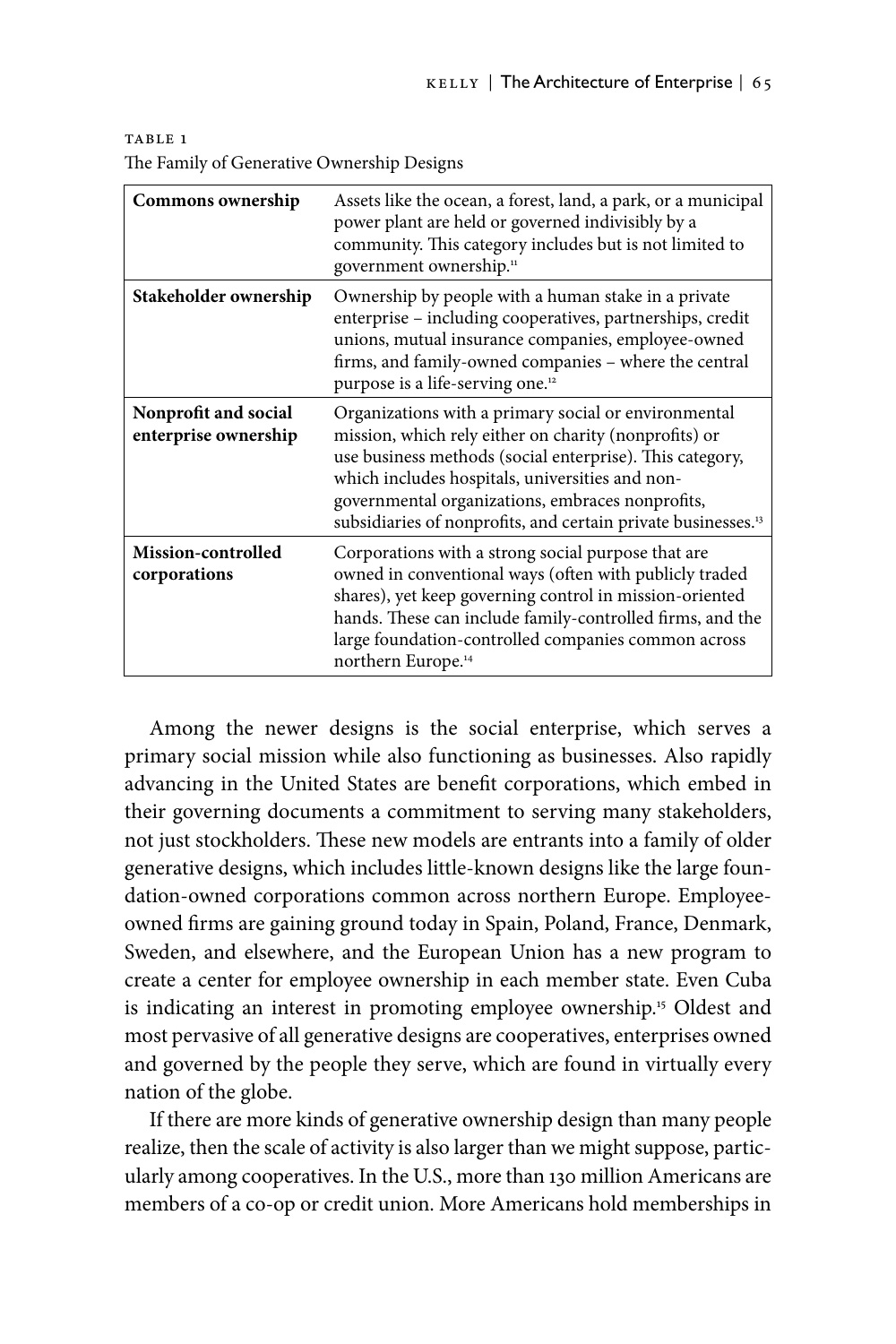co-ops than hold stock in the stock market.16 Worldwide, cooperatives have close to a billion members. They employ more people than all multinational corporations combined.17 Among the 300 largest cooperative and mutually owned companies worldwide, total revenues amount to nearly \$2 trillion. If these enterprises were a single nation, it would rank ninth on the list of the world's largest economies.18

The growth and multiplication of these many models represent a largely unseen ownership sea change rising across the globe. Taken as a whole, these ownership designs could create the foundation of a new kind of economy, a generative economy, where economic activity again serves its original purpose of meeting human needs. Generative ownership designs

**Generative** enterprise behavior is governed by feedback loops. However, they do not function with reinforcing feedback loops. . . . Instead, generative designs have stabilizing feedback loops that tend to moderate their behavior.

are about what the butcher, the baker, and the candlestick maker have always been about. That is, they are about serving the community as a way to make a living. The profit-maximizing corporation has been a detour in the evolution of ownership design, and a relatively recent one, historically.

If the publicly traded corporation represents a monoculture of design, generative design involves a diversity of models. What they share in common are the living purposes at their core, and the beneficial outcomes they tend to generate. While more systematic research remains to be done, there is anecdotal evidence that these models are less likely than Wall Street-owned firms to engage in destructive behaviors, are more likely to create broad benefits, and are more likely to remain resilient in crisis. This can be seen, for example, in the success of the state-owned Bank of North Dakota, which because of its success in the 2008 crisis, has inspired activists in more than

a dozen states to pursue similar models.<sup>19</sup> It can be seen in the resilience and responsible behavior of credit unions, which generally did not create toxic mortgages, and needed few bailouts.<sup>20</sup> It can be seen in the fact that workers at employee-owned firms on average amass more in retirement assets than workers at traditionally owned firms. And it can be seen in the fact that in recent times the Basque region of Spain, home to the massive Mondragón cooperative, has seen substantially lower unemployment than the country as a whole.<sup>21</sup>

These relatively beneficial outcomes seem to correlate with the fundamental structure, the ownership design, of enterprise. As systems thinker Donella Meadows observed, system structure is the source of system behavior.<sup>22</sup>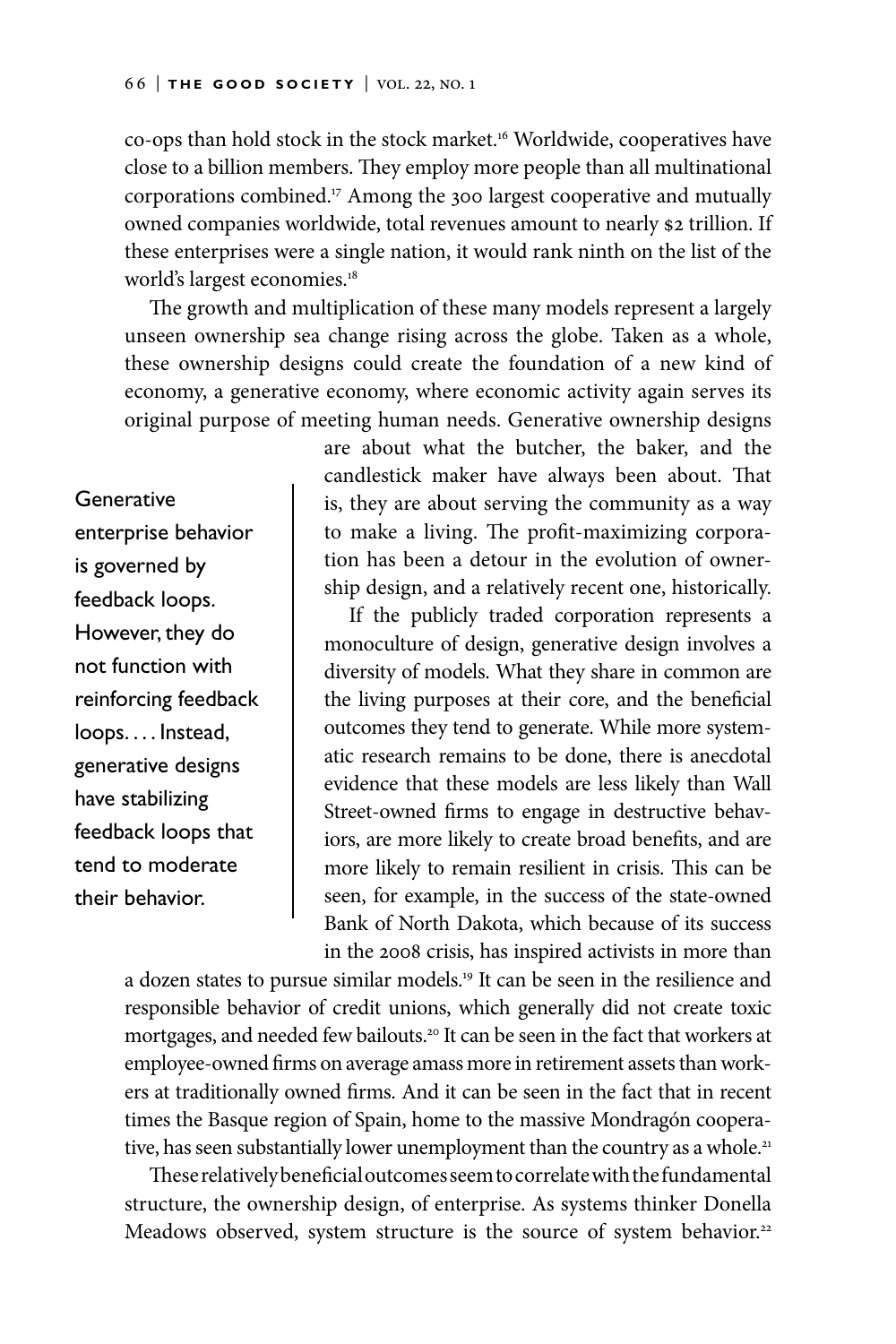Just as cows eat grass because their stomachs are structured to digest grass, and earthworms burrow in the dirt because their bodies are designed for burrowing, a cooperative bank tends to make good loans because it is structured to serve its community.

If generative enterprises maintain aspects of traditional property (they have owners and investors; they can often be sold), they are also living systems.<sup>23</sup> Like all living systems, their behavior is governed by feedback loops. However, they do not function with the reinforcing feedback loops characteristic of extractive design, which lead those systems to race out of control, pursuing more and more profit, quarter after quarter. Instead, generative designs have stabilizing feedback loops that tend to moderate their behavior. Stabilizing feedback, like the thermostat on a furnace, maintains the equilibrium that living systems require.<sup>24</sup>

In the reinforcing feedback loops of publicly traded corporations, success is defined as a rising stock price, which leads CEOs to direct the enterprise toward that end, and to be paid handsomely when they succeed (and fired when they fail). Because stock price relies on increasing profits, this often means cutting costs, such as wages, benefits, and taxes. It also means pursuing aggressive expansion, which sets the stage for growing GDP and ecological overshoot. Extractive ownership design is a central force in keeping the growth machine in overdrive.

In enterprises with generative ownership, leaders have less ability and fewer incentives for maximizing their own income. They tend to define success as their organizations define it—as being about serving the community and keeping the organization financially healthy over the long term. The purpose, ownership, and governance of these institutions, as well as good leadership and the socially responsible networks of which they are a part, combine to create balancing feedback loops that keep these enterprises rooted in the real world, serving the aims of living communities. Because they are less addicted to growth than the extractive model, generative models may have a key role to play in a post-growth economy.

Enterprise ownership has five primary design elements: purpose, membership, governance, capital and networks. Each of these can be used in an extractive or generative way.25 Extractive design has a *financial purpose:* maximizing profits. Generative design has a *living purpose:* creating human well-being. While publicly traded corporations have *absentee membership*, generative ownership has *rooted membership*, with ownership held in human hands. While extractive ownership involves *governance by markets* —with control by capital markets on autopilot—generative designs have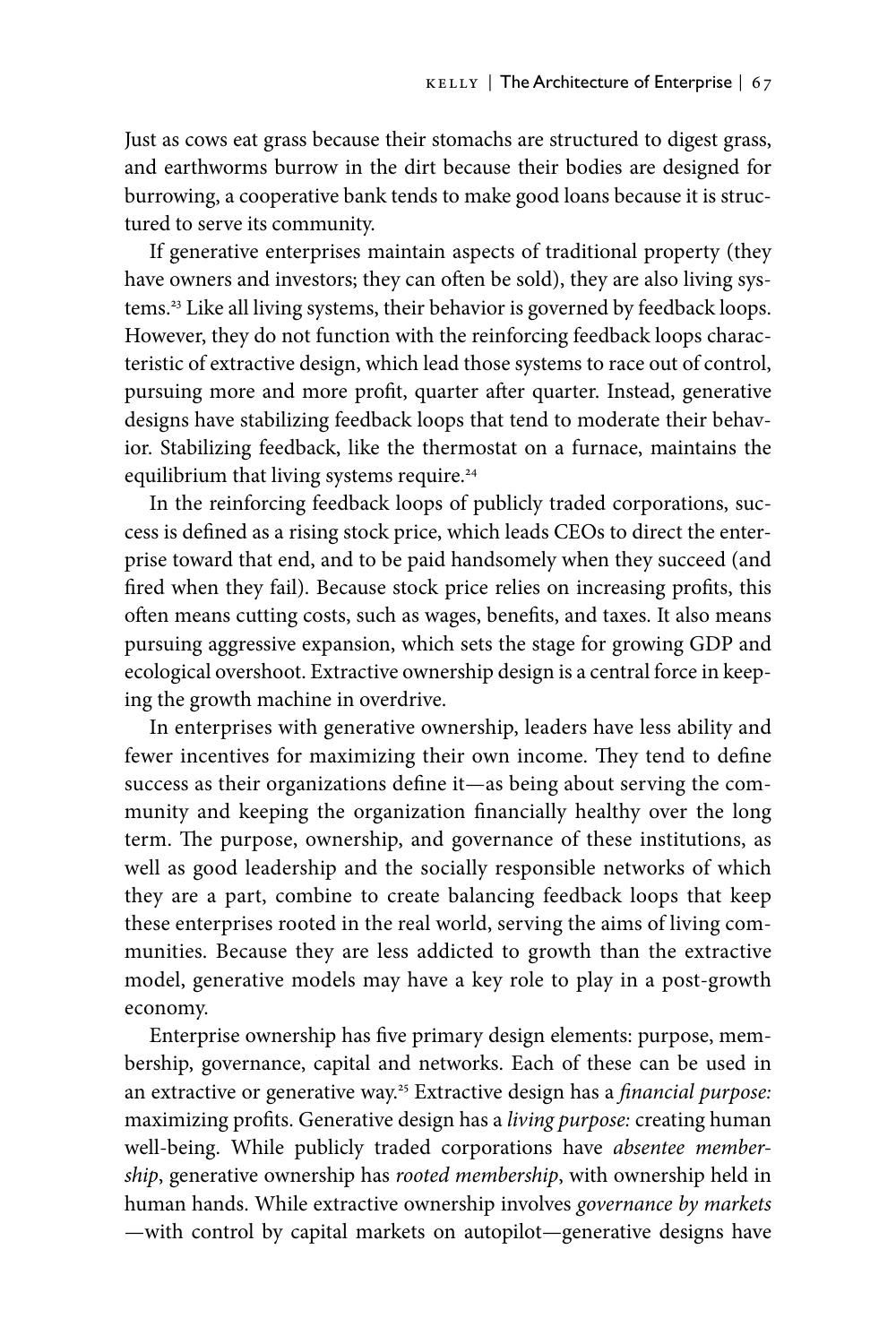*mission-controlled governance*, with control by those focused on social mission. Instead of investments that involve *casino finance*, alternative approaches involve *stakeholder finance*, where capital becomes a friend rather than a master. Instead of *commodity networks*, where goods are traded based solely on price, generative enterprises are supported by *ethical networks*—which offer collective support for social and ecological norms. Not every ownership model has every one of these five design elements. But the more generative elements are employed, the more effective the design.

#### Making the Ownership Shift

Generative ownership designs represent a critical piece too often missing from our view of the process of global transformation. They add a vital tool to our toolkit, as we strive to answer the challenge of making a transition from an economy organized around growth and maximum income for the few, toward a new economy organized around keeping this planet and all its inhabitants thriving.

Emphasizing the critical role of ownership design is not the same as suggesting that ownership design is a silver bullet that will solve all social problems. Changes of many different kinds—technological, political, cultural —will be needed, if we are to make a successful transition from one social order to another. Yet if ownership design is a central element of what shapes the workings of our economy, it is also largely invisible.

Government regulation will remain vital in any future economy. Yet government has an additional role to play as system designer. Making the shift, over time, from the dominant extractive designs of today to generative designs will take a combination of private innovation and government guidance.

Expanding the range of policy options rests on an expanded vision. In the many generative ownership designs already functioning, we can glimpse a new kind of economy: one that at its core, is designed to create fair and just outcomes, benefit the many rather than the few, and enable an enduring human presence on a flourishing earth. This is likely the only kind of economy that, in the long run, can enable the planet and all its inhabitants to thrive.

Getting there will not be easy. But in broad strokes, what might a long process of evolutionary reconstruction look like? We might envision a global movement of citizens, investors, and businesses, both profit and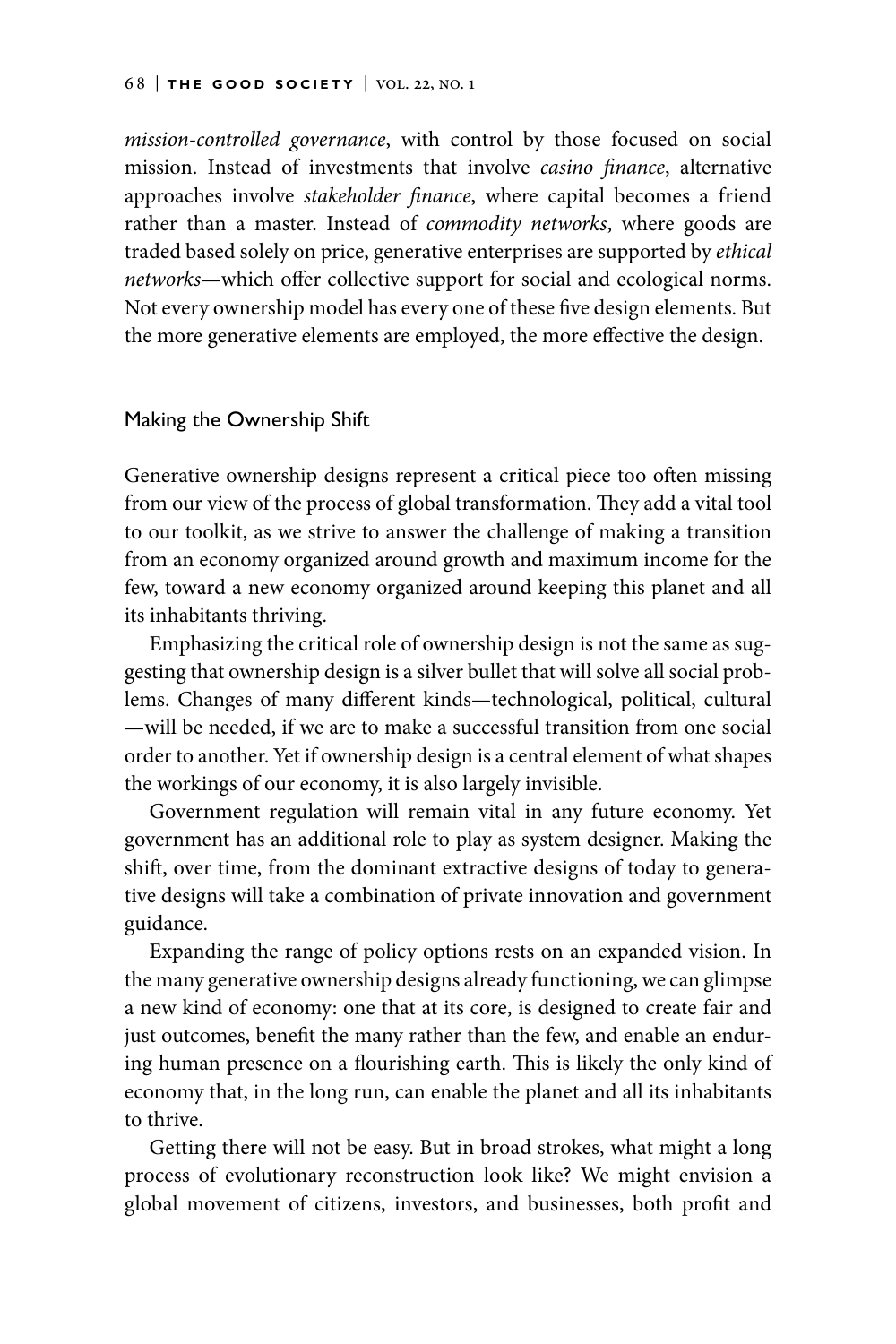nonprofit, working together to create a kind of pincer strategy. One arm would be aimed at reforming existing large companies, another at promoting generative alternatives. We may need different designs in different sectors; generative private ownership may be appropriate for producing goods and services, for example, while the stewardship model of commons ownership is better suited for natural resources. In different sectors, government might incentivize and ultimately require a phase-in of generative ownership. At some point society will need to tackle the redesign of the operating system of major corporations. If we do not do so, alternative designs may remain forever marginal, or face absorption. Yet trying to force all major corporations to change their core purpose may be the wrong place to begin. Starting with advancing generative alternatives could be a more likely route to success and could lay the ground work for bigger wins in the future.<sup>26</sup>

In the same way that tackling climate change calls for a variety of approaches—different "wedges" in the conception of Princeton's Stephen Pacala and Robert H. Socolow—an ownership shift can also be conceptualized as involving various wedges.<sup>27</sup> In developing nations, where traditional cultures still embrace norms of cooperation, there is potential for leapfrogging, if development takes a generative form at an early stage of modernization. Developed economies could advance employee ownership, and devise ways to enable investments in cooperatives. The next time a major corporation needs a government bailout, it could be required to re-charter in some generative form. If and when the next financial crisis hits, we might use it as an opportunity to shift assets from big banks to cooperative banks and credit unions. Yet another approach might be to draw a bright line prohibiting extractive ownership from operating in certain sectors, such as education, or hospitals. Still another wedge might lie in helping the progressive, emerging companies of today, in sectors such as organic food and solar or wind power, sustain their founding values over time, rather than selling to multinationals. All these approaches together may make incremental advances until the day a cultural shift, perhaps a citizen uprising, makes generative design the new norm.

In the view of history, we can see that the broad family of generative ownership design is helping reawaken an ancient wisdom about living together in community, which was lost in the spread of capitalism. Historian Karl Polanyi, in his 1944 work, *The Great Transformation*, traced the crises of capitalism to the fact that it "disembedded" economic activity from community. He noted that throughout history, economic activity had been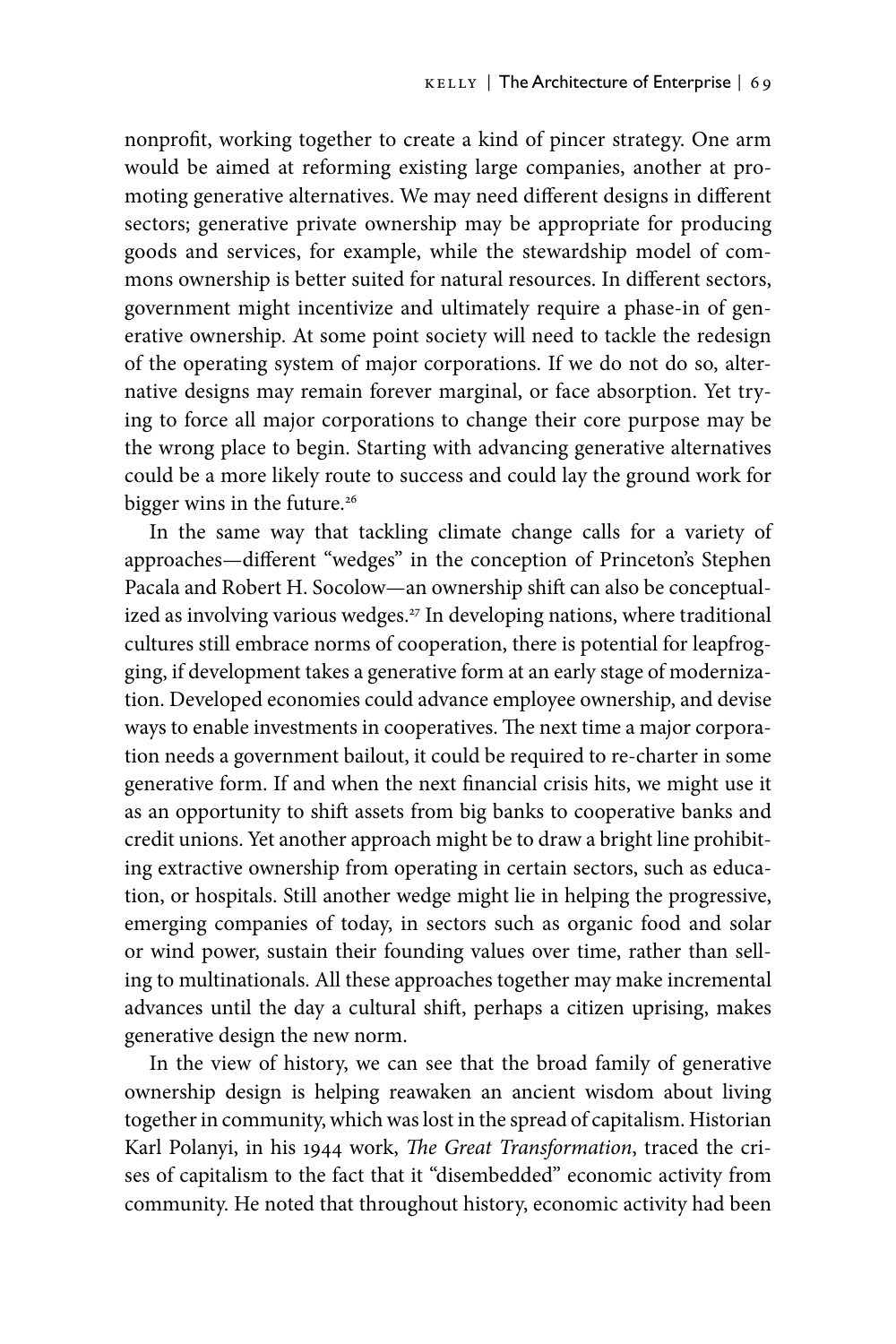imbedded in society, part of a larger social order that included religion, government, families, and the natural world. The Industrial Revolution upended this. It turned labor and land into market commodities and inputs into the great machine of industry. They were to be "bought and sold, used and destroyed, as if they were simply merchandise," Polanyi wrote. But these were fictitious commodities, for they were none other than human beings and the earth.<sup>28</sup>

Generative design runs this process in reverse. It decommodifies land and labor and the commons, putting them again under the control of the community. It re-embeds economic activity in cultural and ecological context. It re-embeds ownership in community.

Generative design teaches us that capitalism is not only a mindset, not only a long historical moment (perhaps now reaching its end-game), but also a system engineered by particular mechanisms of ownership, which tend to encourage behavior of certain kinds. New types of social architecture are possible, and their nascent success tells us that a new kind of economy remains possible.

In trying to imagine a large-scale shift in the social architecture of the economy, it may help to recall a prediction made a half-century ago by Robert Heilbroner: "Capitalism will inevitably change and in the longer run will gradually give way to a very different kind of social order."<sup>29</sup> If we advance alternative models now, we may see in the long lens of time that the deep transformation of ownership design was not an idle dream, but something closer to a historical imperative.

*Marjorie Kelly is a Fellow at the Tellus Institute. She is author of* Owning Our Future: The Emerging Ownership Revolution.

#### **NOTES**

<sup>1.</sup> To my knowledge, the phrase "social architecture" was first used by Mike Thomas and colleagues at the Monterey Institute for Social Architecture; http://www .misa.ws/Welcome.html.

<sup>2.</sup> Medard Gabel and Henry Bruner, *Global Inc.: An Atlas of the Multinational Corporation* (New York: New Press, 2003), 2–8, 31. The overwhelming majority of multinationals are publicly traded.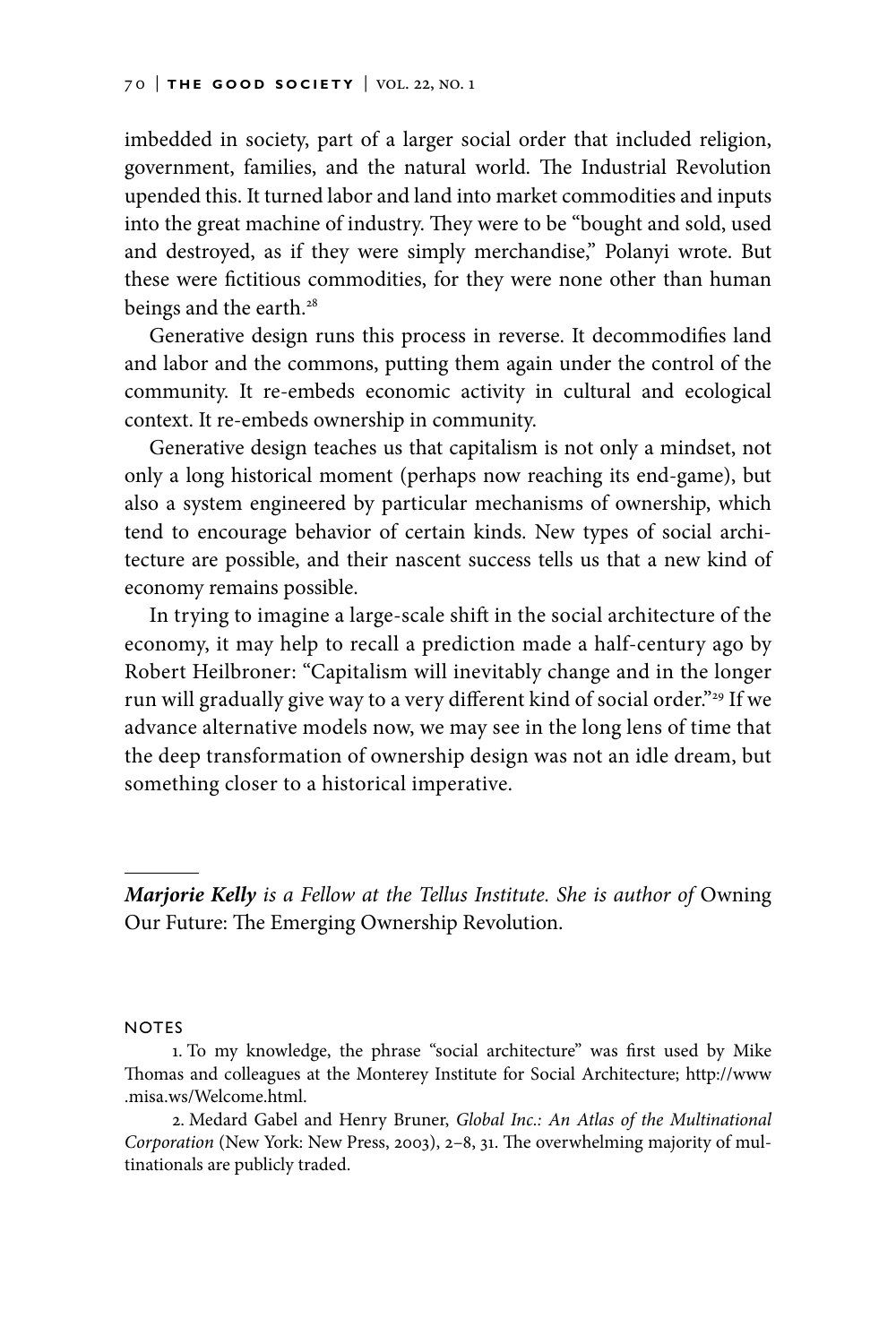3. For the concept of "ecological overshoot," see Donella Meadows, Jørgen Randers, and Dennis Meadows, *Limits to Growth: The 30-Year Update* (White River Junction, VT: Chelsea Green Publishing Company, 2004). Financial overshoot is described in Marjorie Kelly, *Owning Our Future: The Emerging Ownership Revolution* (San Francisco: 2012), chapter. "Overload," describes the process by which "The global superstructure of assets had come to exceed the load-bearing capacity of its foundation in the real economy," 67-70.

4. Kevin Phillips, *American Theocracy: The Peril and Politics of Radical Religion, Oil, and Borrowed Money in the 21st Century*,(New York: Viking Penguin, 2006), 268.

5. Charles R. Morris, *The Trillion Dollar Meltdown: Easy Money, High Rollers, and the Great Credit Crash*, (New York: Public Affairs/Perseus Books Group, 2008), 134.

6. C.S. Holling, Lance H. Gunderson, and Donald Ludwig, "In Quest of a Theory of Adaptive Change," in *Panarchy: Understanding Transformations in Human and Natural Systems*, eds. Lance H. Gunderson and C. S. Holling, (Washington, DC: Island Press, 2002), 3–22. Fikret Berkes, "Understanding Uncertainty and Reducing Vulnerability: Lessons from Resilience Thinking," *Natural Hazards* 41 (2007): 283–95.

7. Self-organization is a key principle of systems thinking. See for example Fritjof Capra, *The Hidden Connections: A Science for Sustainable Living* (New York: Anchor Books/Random House, 2002), 14.

8. State-owned companies also have a positive role to play, particularly with models like the government-owned Bank of India and the state-owned Bank of North Dakota, both of which remained resilient during the 2008 financial crisis. Other state-owned companies can represent business as usual, as with many large oil companies owned by governments.

9. There are many existing frameworks that attempt to bring together the notion of an emerging economy: the New Economy, Community Wealth, local living economies, the social economy, and others. These overlap in various ways. The notion of generative ownership design—and of a generative economy—emphasizes the fact that an economy is given its fundamental shape, its foundational design, from the structures of ownership. Creating a new kind of economy requires new kinds of ownership. The concept of generative ownership attempts to unify a variety of alternatives within a substantive frame. It builds on the work of many others.

10. The term "generative"—as in generative enterprise and generative economy was first used in Marjorie Kelly, *Owning Our Future*.

11. The idea of the "commons"—originally, holding land in common for the community—is an ancient tradition found in many societies, including British, Chinese, and African cultures. A new commons movement has arisen in recent years; see for example http://onthecommons.org/.

12. Stakeholder theory was originally detailed by R. Edward Freeman in the book *Strategic Management: A Stakeholder Approach* (Boston: Pitman, 1984), and identifies and models the groups which are stakeholders of a corporation. The term is used here to connote all those who have a "stake" in an enterprise, such as employees, suppliers, policyholders in an insurance company, depositors in a bank, and so forth.

13. A social enterprise is an organization that applies commercial strategies to achieve social and environmental ends; they can be structured as for-profits or nonprofits. It is not clear who devised the term. Social enterprise initiatives are found at an increasing number of business schools, such as Harvard, Stanford, and Princeton. A leading trade group is the Social Enterprise Alliance, https://www.se-alliance.org/.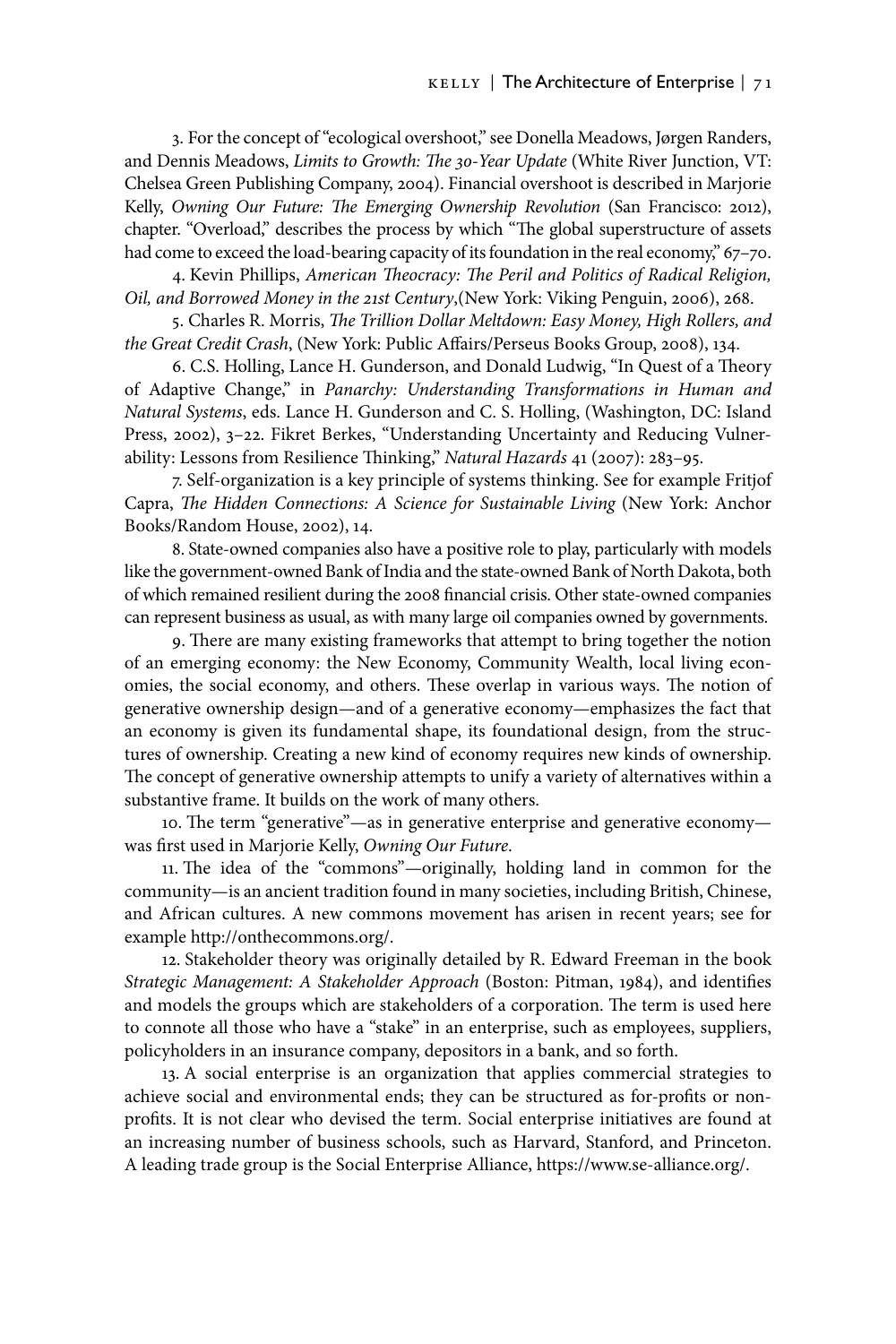14. The term "mission-centered corporations" was devised by Marjorie Kelly to denote corporations—often publicly traded—where legal control of the board is vested in mission-oriented hands, such as a family, foundation, or trust, often by using supervoting shares. The term first appeared in Kelly's article "Not Just for Profit," Strategy & Business, Spring 2009, http://www.strategy-business.com/article/09105?pg=all.

15. European Federation of Share Ownership, *Economic Survey of Employee Ownership in European Countries in 2010*, May 4, 2011, www.efesonline.org/annual%20 Economic%20Survey/2010/Presentation.htm. In 2012, the European Federation of Employee Share Ownership announced that the European Parliament had approved a pilot project to create a center for employee ownership in each EU member state. In December 2012, the Cuban government announced new rules for cooperatives designed to increase the number of worker-owned businesses, in a move expected to be part of a shift toward free markets. http://www.nceo.org/employee-ownership-update/2012-12-17.

16. Community Wealth, Democracy Collaborative, http://www.communitywealth.org/strategies/panel/coops/index.html.

17. John Restakis, *Humanizing the Economy: Co-operatives in the Age of Capital* (Gabriola Island, BC, Canada: New Society Publishers, 2010).

18. "Socio-economic impact of cooperatives and mutuals," www.usherbrooke. ca/irecus.

19. Josh Harkinson, "How the Nation's Only State-Owned Bank Became the Envy of Wall Street," *Mother Jones*, May 27, 2009, http://www.motherjones.com/mojo/2009/03/ how-nation%E2%80%99s-only-state-owned-bank-became-envy-wall-street.

20. Ralph Nader, "How Credit Unions Survived the Crash," *Counterpunch*, Feb. 23, 2009.

21. These and other examples are explored more fully in Marjorie Kelly, *Owning Our Future: The Emerging Ownership Revolution*.

22. Donella Meadows, *Thinking in Systems: A Primer*, ed. Diana Wright (White River Junction, VT: Chelsea Green Publishing, 2008), 42.

23. The notion that human social systems share the characteristics of natural systems has been developed by Fritjof Capra in *The Hidden Connections: A Science for Sustainable Living* (New York: Anchor Books/Random House, 2002).

24. Meadows, *Thinking in Systems*, 25–34.

25. The five elements of generative ownership are explored at length in Part III of Kelly, *Owning Our Future*, with one chapter devoted to each element. The work of the research project Corporation 20/20 led in large part to these design elements being derived. Corporation 20/20 is a multi-stakeholder initiative co-founded by Marjorie Kelly and Allen White of Tellus Institute in Boston; it involved hundreds of leaders from business, finance, law, government, labor, and civil society who were brought together for dialogues over five years to explore the question: how could corporations be redesigned to integrate social and ecological concerns as deeply as financial concerns? The initiative involved a variety of papers and two national conferences. See www.Corporation2020.org.

26. Erik Olin Wright suggests the idea of "interstitial strategies" in *Envisioning Real Utopias* (Verso, 2010).

27. The Stabilization Wedge Game was produced by Princeton University's Carbon Mitigation Initiative. The goal of the game creators, Stephen Pacala and Robert H. Socolow, is to demonstrate that global warming can be tackled using seven approaches, each of